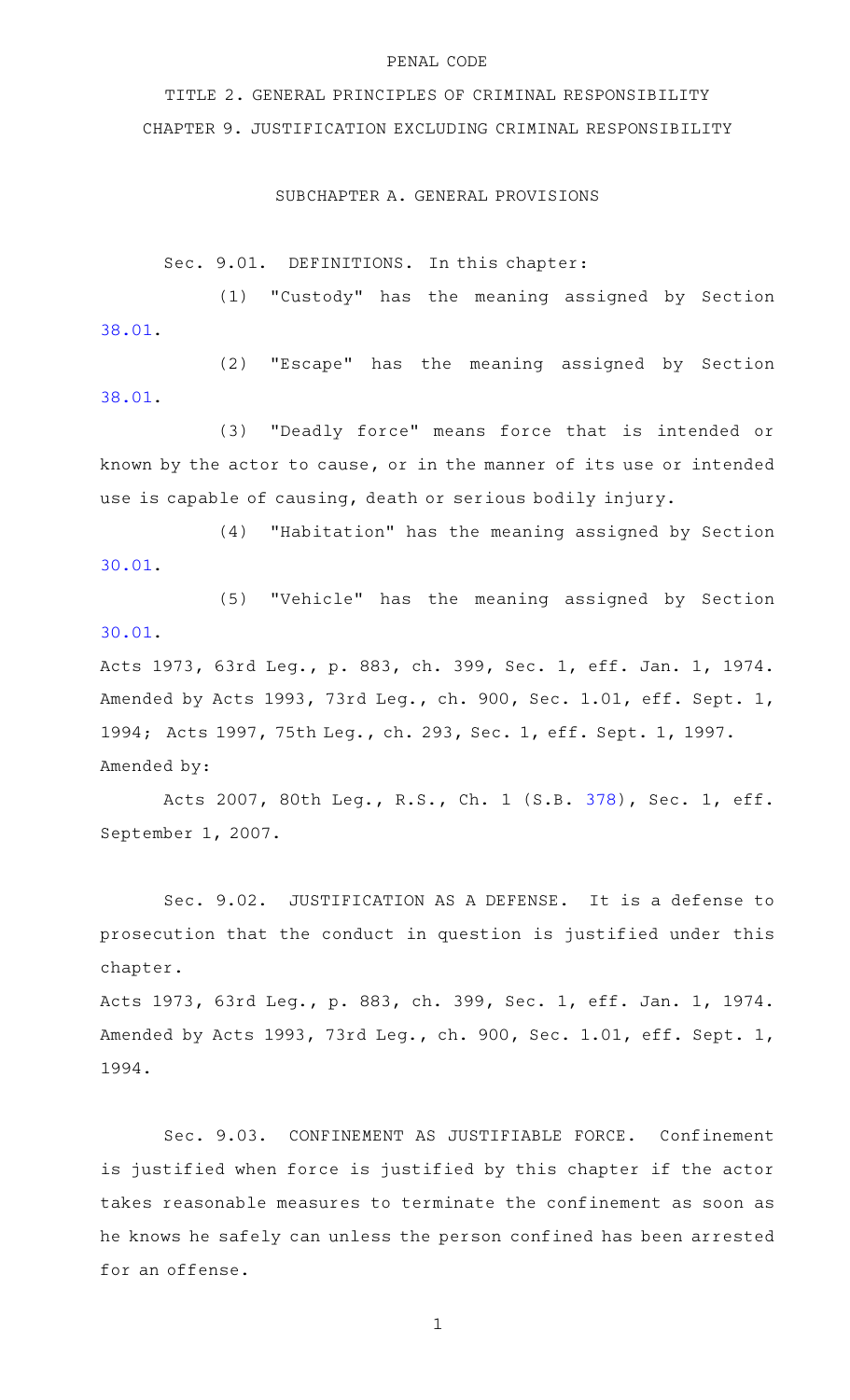Acts 1973, 63rd Leg., p. 883, ch. 399, Sec. 1, eff. Jan. 1, 1974. Amended by Acts 1993, 73rd Leg., ch. 900, Sec. 1.01, eff. Sept. 1, 1994.

Sec. 9.04. THREATS AS JUSTIFIABLE FORCE. The threat of force is justified when the use of force is justified by this chapter. For purposes of this section, a threat to cause death or serious bodily injury by the production of a weapon or otherwise, as long as the actor 's purpose is limited to creating an apprehension that he will use deadly force if necessary, does not constitute the use of deadly force.

Acts 1973, 63rd Leg., p. 883, ch. 399, Sec. 1, eff. Jan. 1, 1974. Amended by Acts 1993, 73rd Leg., ch. 900, Sec. 1.01, eff. Sept. 1, 1994.

Sec. 9.05. RECKLESS INJURY OF INNOCENT THIRD PERSON. Even though an actor is justified under this chapter in threatening or using force or deadly force against another, if in doing so he also recklessly injures or kills an innocent third person, the justification afforded by this chapter is unavailable in a prosecution for the reckless injury or killing of the innocent third person.

Acts 1973, 63rd Leg., p. 883, ch. 399, Sec. 1, eff. Jan. 1, 1974. Amended by Acts 1993, 73rd Leg., ch. 900, Sec. 1.01, eff. Sept. 1, 1994.

Sec. 9.06. CIVIL REMEDIES UNAFFECTED. The fact that conduct is justified under this chapter does not abolish or impair any remedy for the conduct that is available in a civil suit. Acts 1973, 63rd Leg., p. 883, ch. 399, Sec. 1, eff. Jan. 1, 1974. Amended by Acts 1993, 73rd Leg., ch. 900, Sec. 1.01, eff. Sept. 1, 1994.

# SUBCHAPTER B. JUSTIFICATION GENERALLY

Sec. 9.21. PUBLIC DUTY. (a) Except as qualified by Subsections (b) and (c), conduct is justified if the actor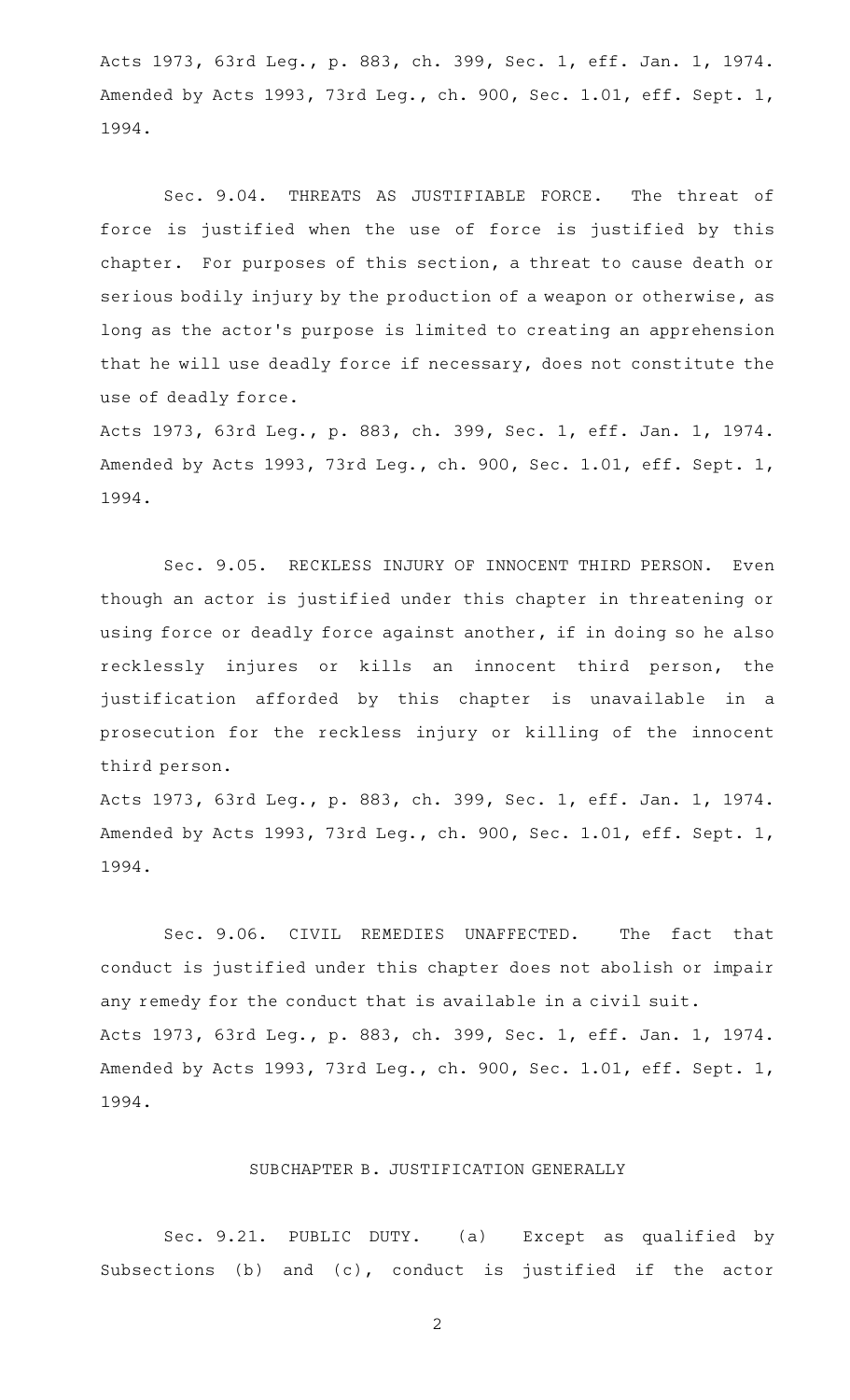reasonably believes the conduct is required or authorized by law, by the judgment or order of a competent court or other governmental tribunal, or in the execution of legal process.

(b) The other sections of this chapter control when force is used against a person to protect persons (Subchapter C), to protect property (Subchapter D), for law enforcement (Subchapter E), or by virtue of a special relationship (Subchapter F).

(c) The use of deadly force is not justified under this section unless the actor reasonably believes the deadly force is specifically required by statute or unless it occurs in the lawful conduct of war. If deadly force is so justified, there is no duty to retreat before using it.

(d) The justification afforded by this section is available if the actor reasonably believes:

(1) the court or governmental tribunal has jurisdiction or the process is lawful, even though the court or governmental tribunal lacks jurisdiction or the process is unlawful; or

(2) his conduct is required or authorized to assist a public servant in the performance of his official duty, even though the servant exceeds his lawful authority.

Acts 1973, 63rd Leg., p. 883, ch. 399, Sec. 1, eff. Jan. 1, 1974. Amended by Acts 1993, 73rd Leg., ch. 900, Sec. 1.01, eff. Sept. 1, 1994.

Sec. 9.22. NECESSITY. Conduct is justified if:

(1) the actor reasonably believes the conduct is immediately necessary to avoid imminent harm;

(2) the desirability and urgency of avoiding the harm clearly outweigh, according to ordinary standards of reasonableness, the harm sought to be prevented by the law proscribing the conduct; and

(3) a legislative purpose to exclude the justification claimed for the conduct does not otherwise plainly appear. Acts 1973, 63rd Leg., p. 883, ch. 399, Sec. 1, eff. Jan. 1, 1974. Amended by Acts 1993, 73rd Leg., ch. 900, Sec. 1.01, eff. Sept. 1, 1994.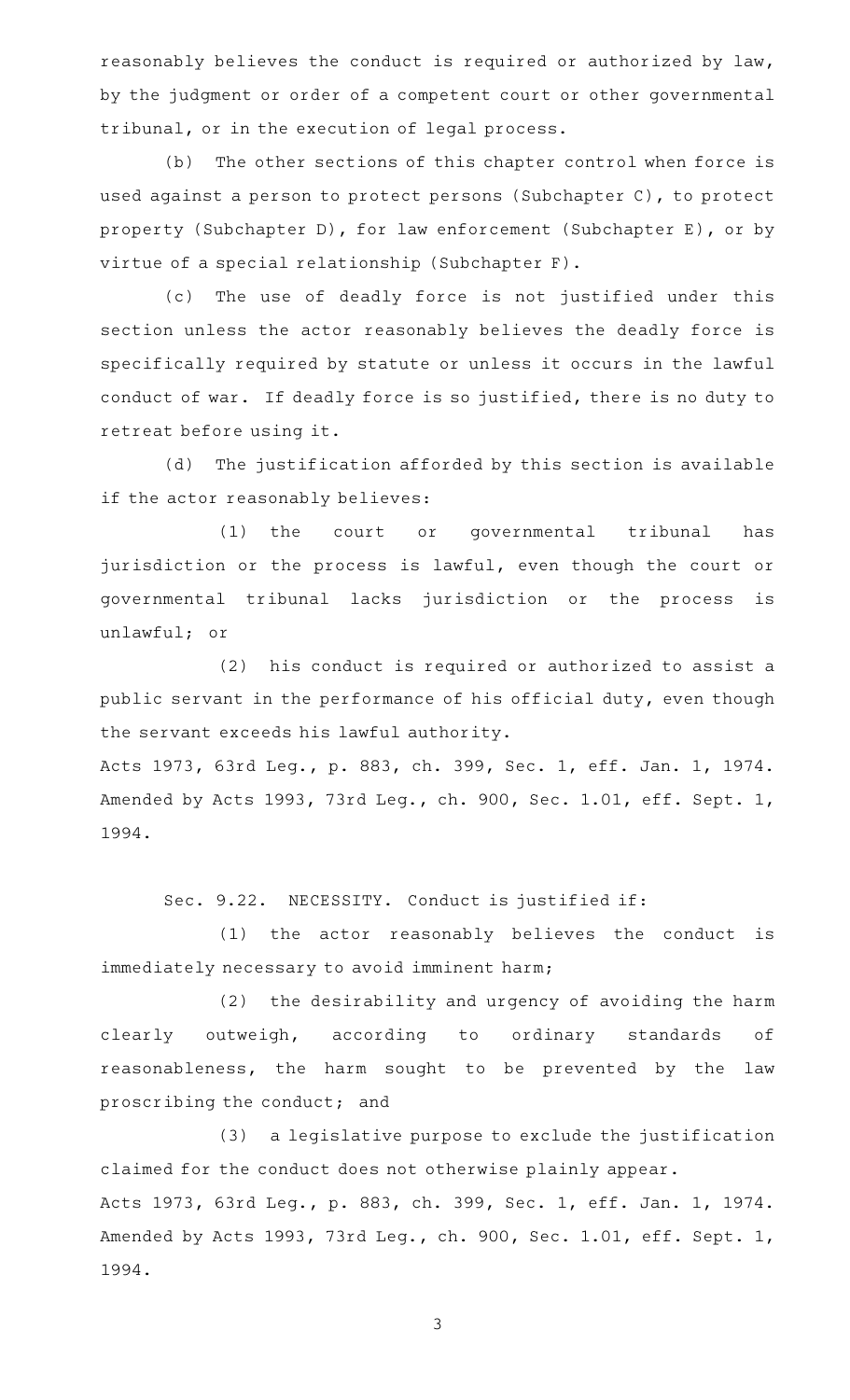#### SUBCHAPTER C. PROTECTION OF PERSONS

Sec. 9.31. SELF-DEFENSE. (a) Except as provided in Subsection (b), a person is justified in using force against another when and to the degree the actor reasonably believes the force is immediately necessary to protect the actor against the other's use or attempted use of unlawful force. The actor's belief that the force was immediately necessary as described by this subsection is presumed to be reasonable if the actor:

(1) knew or had reason to believe that the person against whom the force was used:

(A) unlawfully and with force entered, or was attempting to enter unlawfully and with force, the actor 's occupied habitation, vehicle, or place of business or employment;

(B) unlawfully and with force removed, or was attempting to remove unlawfully and with force, the actor from the actor 's habitation, vehicle, or place of business or employment; or

(C) was committing or attempting to commit aggravated kidnapping, murder, sexual assault, aggravated sexual assault, robbery, or aggravated robbery;

(2) did not provoke the person against whom the force was used; and

 $(3)$  was not otherwise engaged in criminal activity, other than a Class C misdemeanor that is a violation of a law or ordinance regulating traffic at the time the force was used.

 $(b)$  The use of force against another is not justified:

 $(1)$  in response to verbal provocation alone;

 $(2)$  to resist an arrest or search that the actor knows is being made by a peace officer, or by a person acting in a peace officer 's presence and at his direction, even though the arrest or search is unlawful, unless the resistance is justified under Subsection (c);

(3) if the actor consented to the exact force used or attempted by the other;

(4) if the actor provoked the other's use or attempted use of unlawful force, unless: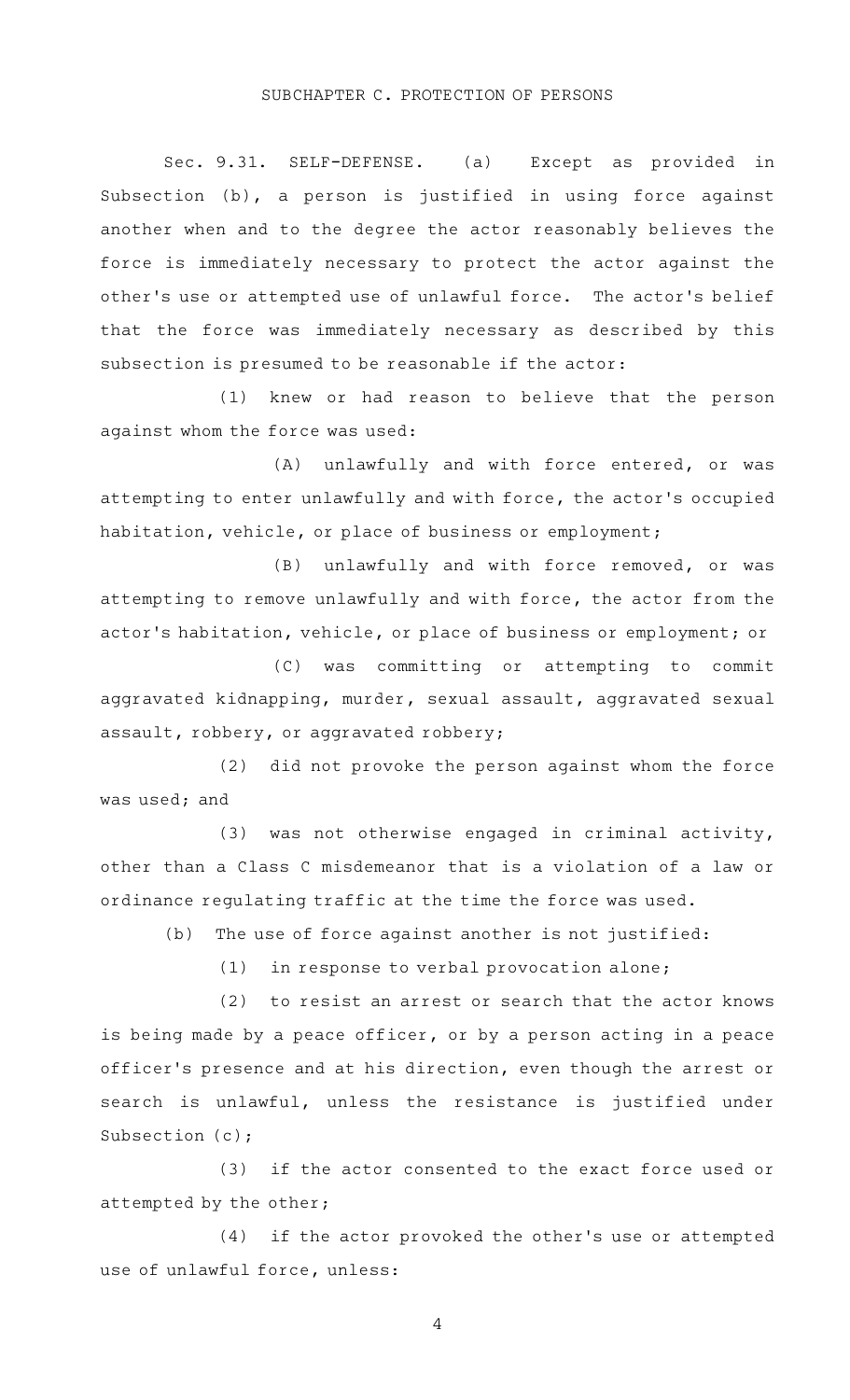$(A)$  the actor abandons the encounter, or clearly communicates to the other his intent to do so reasonably believing he cannot safely abandon the encounter; and

(B) the other nevertheless continues or attempts to use unlawful force against the actor; or

(5) if the actor sought an explanation from or discussion with the other person concerning the actor 's differences with the other person while the actor was:

(A) carrying a weapon in violation of Section [46.02;](http://www.statutes.legis.state.tx.us/GetStatute.aspx?Code=PE&Value=46.02) or

(B) possessing or transporting a weapon in violation of Section [46.05.](http://www.statutes.legis.state.tx.us/GetStatute.aspx?Code=PE&Value=46.05)

(c) The use of force to resist an arrest or search is justified:

 $(1)$  if, before the actor offers any resistance, the peace officer (or person acting at his direction) uses or attempts to use greater force than necessary to make the arrest or search; and

(2) when and to the degree the actor reasonably believes the force is immediately necessary to protect himself against the peace officer 's (or other person 's) use or attempted use of greater force than necessary.

(d) The use of deadly force is not justified under this subchapter except as provided in Sections [9.32](http://www.statutes.legis.state.tx.us/GetStatute.aspx?Code=PE&Value=9.32), [9.33,](http://www.statutes.legis.state.tx.us/GetStatute.aspx?Code=PE&Value=9.33) and [9.34](http://www.statutes.legis.state.tx.us/GetStatute.aspx?Code=PE&Value=9.34).

(e) A person who has a right to be present at the location where the force is used, who has not provoked the person against whom the force is used, and who is not engaged in criminal activity at the time the force is used is not required to retreat before using force as described by this section.

(f) For purposes of Subsection (a), in determining whether an actor described by Subsection (e) reasonably believed that the use of force was necessary, a finder of fact may not consider whether the actor failed to retreat.

Acts 1973, 63rd Leg., p. 883, ch. 399, Sec. 1, eff. Jan. 1, 1974. Amended by Acts 1993, 73rd Leg., ch. 900, Sec. 1.01, eff. Sept. 1, 1994; Acts 1995, 74th Leg., ch. 190, Sec. 1, eff. Sept. 1, 1995. Amended by: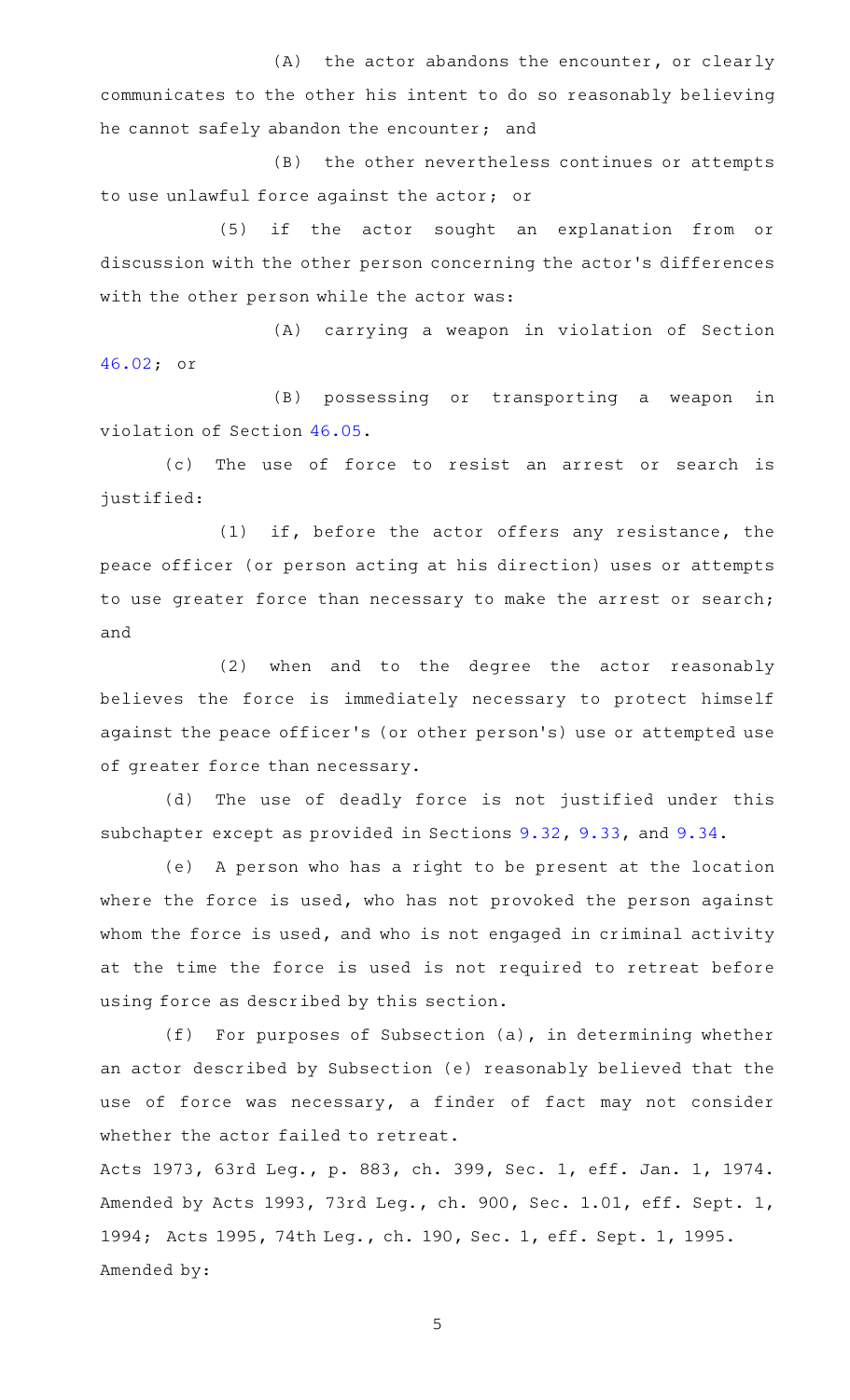Acts 2007, 80th Leg., R.S., Ch. 1 (S.B. [378](http://www.legis.state.tx.us/tlodocs/80R/billtext/html/SB00378F.HTM)), Sec. 2, eff. September 1, 2007.

Sec. 9.32. DEADLY FORCE IN DEFENSE OF PERSON. (a) A person is justified in using deadly force against another:

(1) if the actor would be justified in using force against the other under Section [9.31](http://www.statutes.legis.state.tx.us/GetStatute.aspx?Code=PE&Value=9.31); and

(2) when and to the degree the actor reasonably believes the deadly force is immediately necessary:

(A) to protect the actor against the other's use or attempted use of unlawful deadly force; or

(B) to prevent the other's imminent commission of aggravated kidnapping, murder, sexual assault, aggravated sexual assault, robbery, or aggravated robbery.

(b) The actor's belief under Subsection  $(a)(2)$  that the deadly force was immediately necessary as described by that subdivision is presumed to be reasonable if the actor:

(1) knew or had reason to believe that the person against whom the deadly force was used:

(A) unlawfully and with force entered, or was attempting to enter unlawfully and with force, the actor 's occupied habitation, vehicle, or place of business or employment;

(B) unlawfully and with force removed, or was attempting to remove unlawfully and with force, the actor from the actor 's habitation, vehicle, or place of business or employment; or

(C) was committing or attempting to commit an offense described by Subsection  $(a)(2)(B)$ ;

(2) did not provoke the person against whom the force was used; and

 $(3)$  was not otherwise engaged in criminal activity, other than a Class C misdemeanor that is a violation of a law or ordinance regulating traffic at the time the force was used.

(c) A person who has a right to be present at the location where the deadly force is used, who has not provoked the person against whom the deadly force is used, and who is not engaged in criminal activity at the time the deadly force is used is not required to retreat before using deadly force as described by this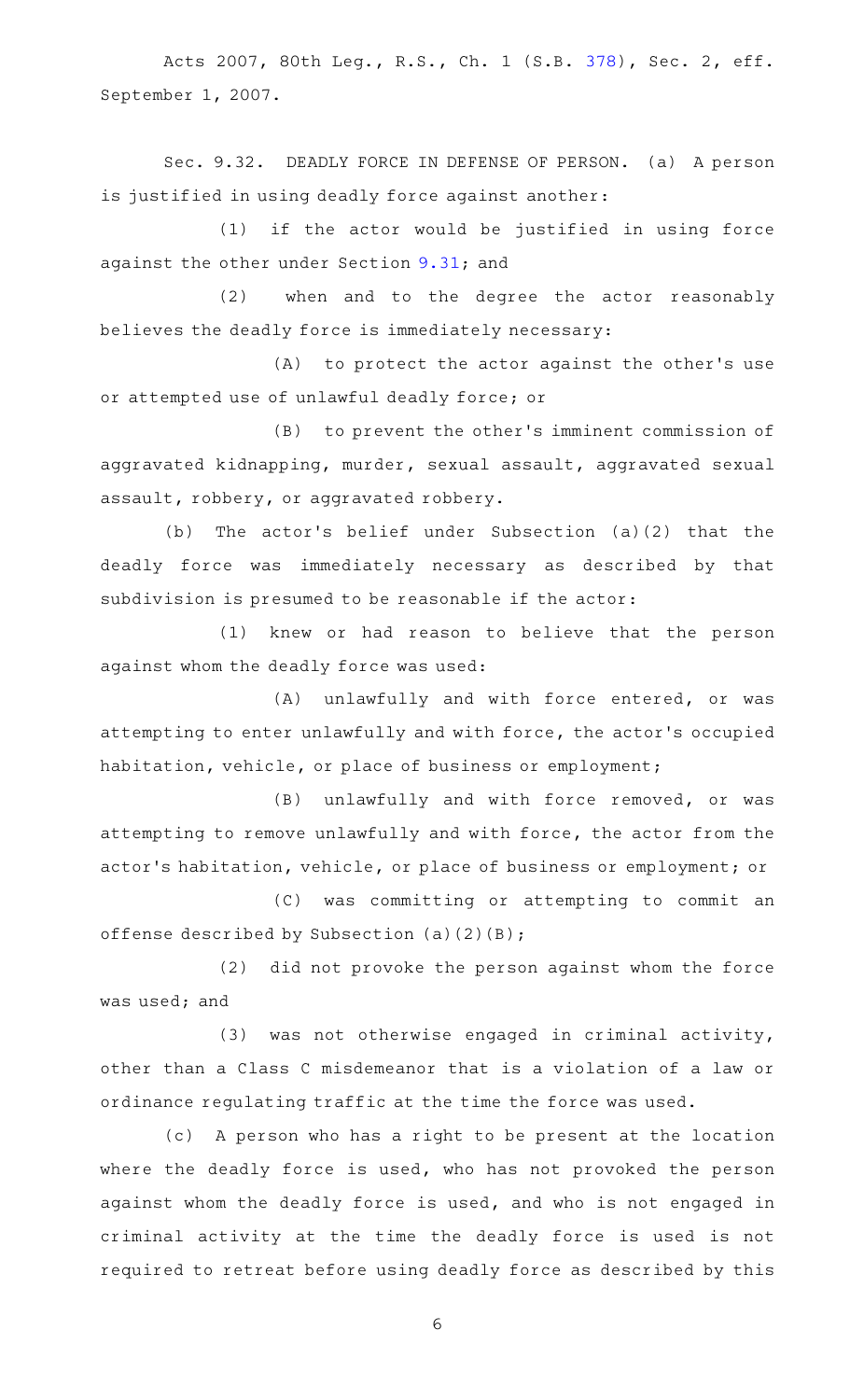section.

(d) For purposes of Subsection  $(a)(2)$ , in determining whether an actor described by Subsection (c) reasonably believed that the use of deadly force was necessary, a finder of fact may not consider whether the actor failed to retreat.

Acts 1973, 63rd Leg., p. 883, ch. 399, Sec. 1, eff. Jan. 1, 1974. Amended by Acts 1983, 68th Leg., p. 5316, ch. 977, Sec. 5, eff. Sept. 1, 1983; Acts 1993, 73rd Leg., ch. 900, Sec. 1.01, eff. Sept. 1, 1994; Acts 1995, 74th Leg., ch. 235, Sec. 1, eff. Sept. 1, 1995. Amended by:

Acts 2007, 80th Leg., R.S., Ch. 1 (S.B. [378](http://www.legis.state.tx.us/tlodocs/80R/billtext/html/SB00378F.HTM)), Sec. 3, eff. September 1, 2007.

Sec. 9.33. DEFENSE OF THIRD PERSON. A person is justified in using force or deadly force against another to protect a third person if:

(1) under the circumstances as the actor reasonably believes them to be, the actor would be justified under Section [9.31](http://www.statutes.legis.state.tx.us/GetStatute.aspx?Code=PE&Value=9.31) or [9.32](http://www.statutes.legis.state.tx.us/GetStatute.aspx?Code=PE&Value=9.32) in using force or deadly force to protect himself against the unlawful force or unlawful deadly force he reasonably believes to be threatening the third person he seeks to protect; and

(2) the actor reasonably believes that his intervention is immediately necessary to protect the third person. Acts 1973, 63rd Leg., p. 883, ch. 399, Sec. 1, eff. Jan. 1, 1974. Amended by Acts 1993, 73rd Leg., ch. 900, Sec. 1.01, eff. Sept. 1, 1994.

Sec. 9.34. PROTECTION OF LIFE OR HEALTH. (a) A person is justified in using force, but not deadly force, against another when and to the degree he reasonably believes the force is immediately necessary to prevent the other from committing suicide or inflicting serious bodily injury to himself.

(b) A person is justified in using both force and deadly force against another when and to the degree he reasonably believes the force or deadly force is immediately necessary to preserve the other 's life in an emergency.

Acts 1973, 63rd Leg., p. 883, ch. 399, Sec. 1, eff. Jan. 1, 1974.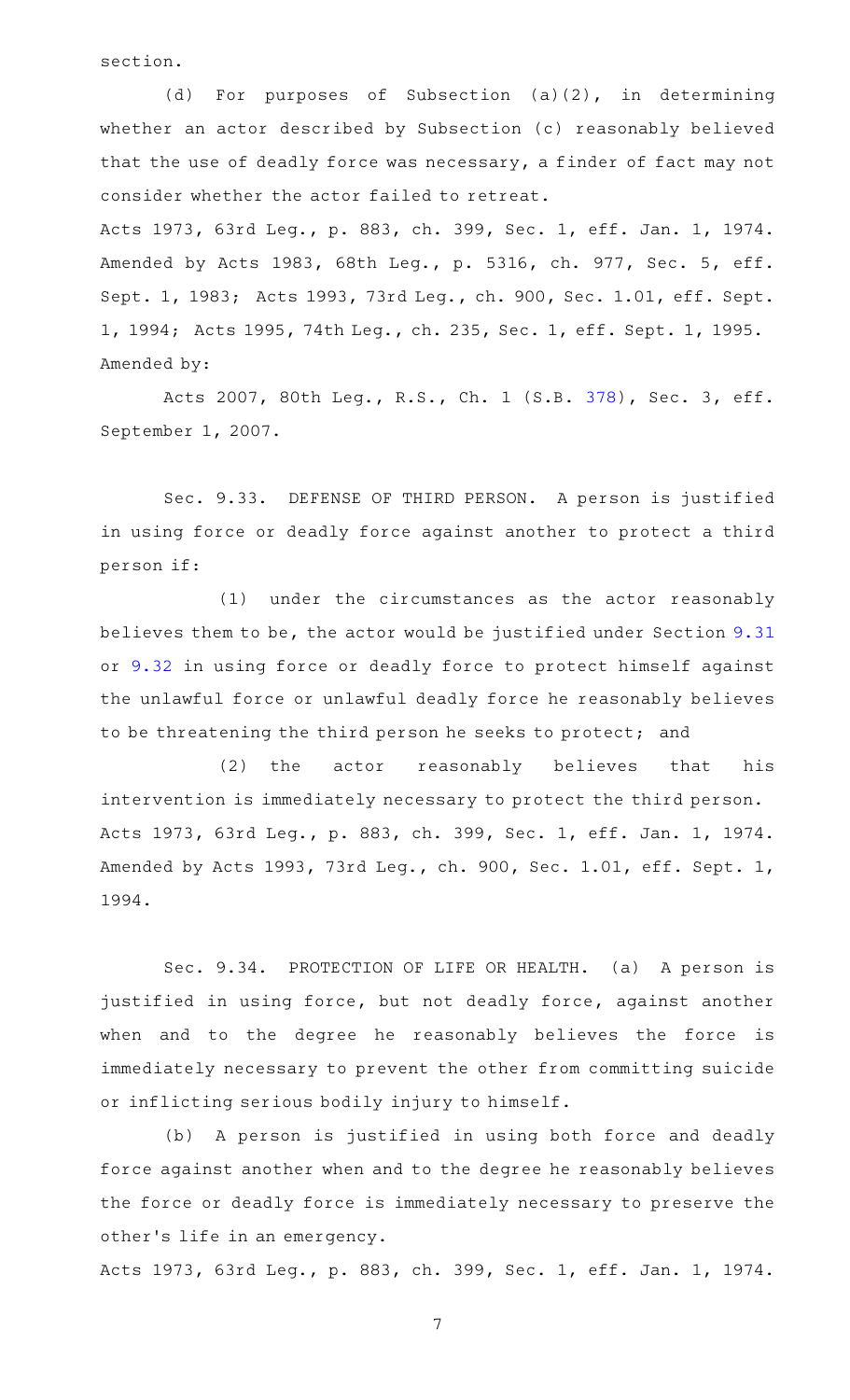Amended by Acts 1993, 73rd Leg., ch. 900, Sec. 1.01, eff. Sept. 1, 1994.

#### SUBCHAPTER D. PROTECTION OF PROPERTY

Sec. 9.41. PROTECTION OF ONE'S OWN PROPERTY. (a) A person in lawful possession of land or tangible, movable property is justified in using force against another when and to the degree the actor reasonably believes the force is immediately necessary to prevent or terminate the other 's trespass on the land or unlawful interference with the property.

(b) A person unlawfully dispossessed of land or tangible, movable property by another is justified in using force against the other when and to the degree the actor reasonably believes the force is immediately necessary to reenter the land or recover the property if the actor uses the force immediately or in fresh pursuit after the dispossession and:

(1) the actor reasonably believes the other had no claim of right when he dispossessed the actor; or

 $(2)$  the other accomplished the dispossession by using force, threat, or fraud against the actor. Acts 1973, 63rd Leg., p. 883, ch. 399, Sec. 1, eff. Jan. 1, 1974. Amended by Acts 1993, 73rd Leg., ch. 900, Sec. 1.01, eff. Sept. 1, 1994.

Sec. 9.42. DEADLY FORCE TO PROTECT PROPERTY. A person is justified in using deadly force against another to protect land or tangible, movable property:

(1) if he would be justified in using force against the other under Section [9.41;](http://www.statutes.legis.state.tx.us/GetStatute.aspx?Code=PE&Value=9.41) and

(2) when and to the degree he reasonably believes the deadly force is immediately necessary:

(A) to prevent the other's imminent commission of arson, burglary, robbery, aggravated robbery, theft during the nighttime, or criminal mischief during the nighttime; or

(B) to prevent the other who is fleeing immediately after committing burglary, robbery, aggravated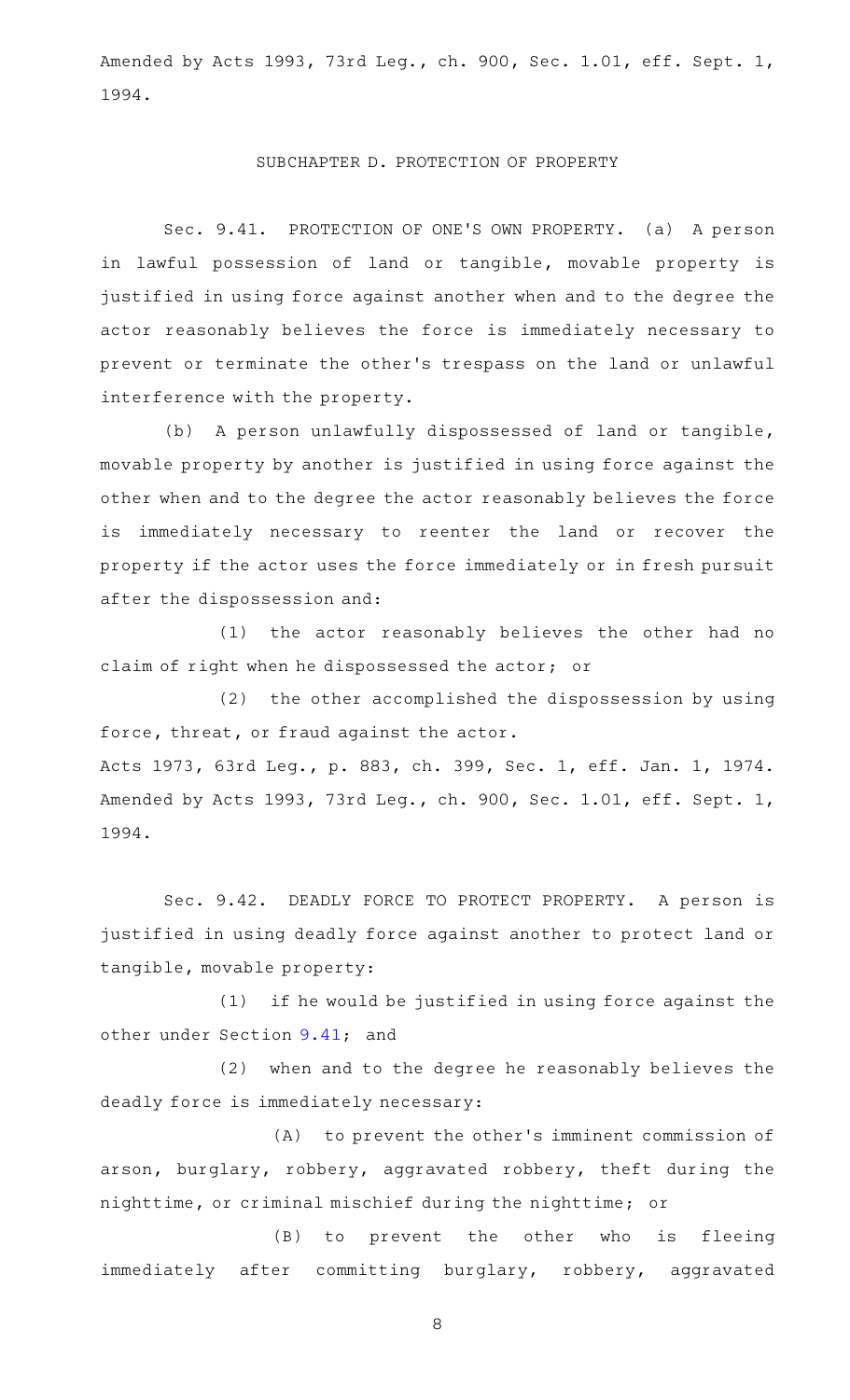robbery, or theft during the nighttime from escaping with the property; and

(3) he reasonably believes that:

(A) the land or property cannot be protected or recovered by any other means; or

(B) the use of force other than deadly force to protect or recover the land or property would expose the actor or another to a substantial risk of death or serious bodily injury. Acts 1973, 63rd Leg., p. 883, ch. 399, Sec. 1, eff. Jan. 1, 1974. Amended by Acts 1993, 73rd Leg., ch. 900, Sec. 1.01, eff. Sept. 1, 1994.

Sec. 9.43. PROTECTION OF THIRD PERSON'S PROPERTY. A person is justified in using force or deadly force against another to protect land or tangible, movable property of a third person if, under the circumstances as he reasonably believes them to be, the actor would be justified under Section [9.41](http://www.statutes.legis.state.tx.us/GetStatute.aspx?Code=PE&Value=9.41) or [9.42](http://www.statutes.legis.state.tx.us/GetStatute.aspx?Code=PE&Value=9.42) in using force or deadly force to protect his own land or property and:

(1) the actor reasonably believes the unlawful interference constitutes attempted or consummated theft of or criminal mischief to the tangible, movable property; or

 $(2)$  the actor reasonably believes that:

(A) the third person has requested his protection of the land or property;

(B) he has a legal duty to protect the third person 's land or property; or

(C) the third person whose land or property he uses force or deadly force to protect is the actor 's spouse, parent, or child, resides with the actor, or is under the actor 's care. Acts 1973, 63rd Leg., p. 883, ch. 399, Sec. 1, eff. Jan. 1, 1974. Amended by Acts 1993, 73rd Leg., ch. 900, Sec. 1.01, eff. Sept. 1, 1994.

Sec. 9.44. USE OF DEVICE TO PROTECT PROPERTY. The justification afforded by Sections [9.41](http://www.statutes.legis.state.tx.us/GetStatute.aspx?Code=PE&Value=9.41) and [9.43](http://www.statutes.legis.state.tx.us/GetStatute.aspx?Code=PE&Value=9.43) applies to the use of a device to protect land or tangible, movable property if:

 $(1)$  the device is not designed to cause, or known by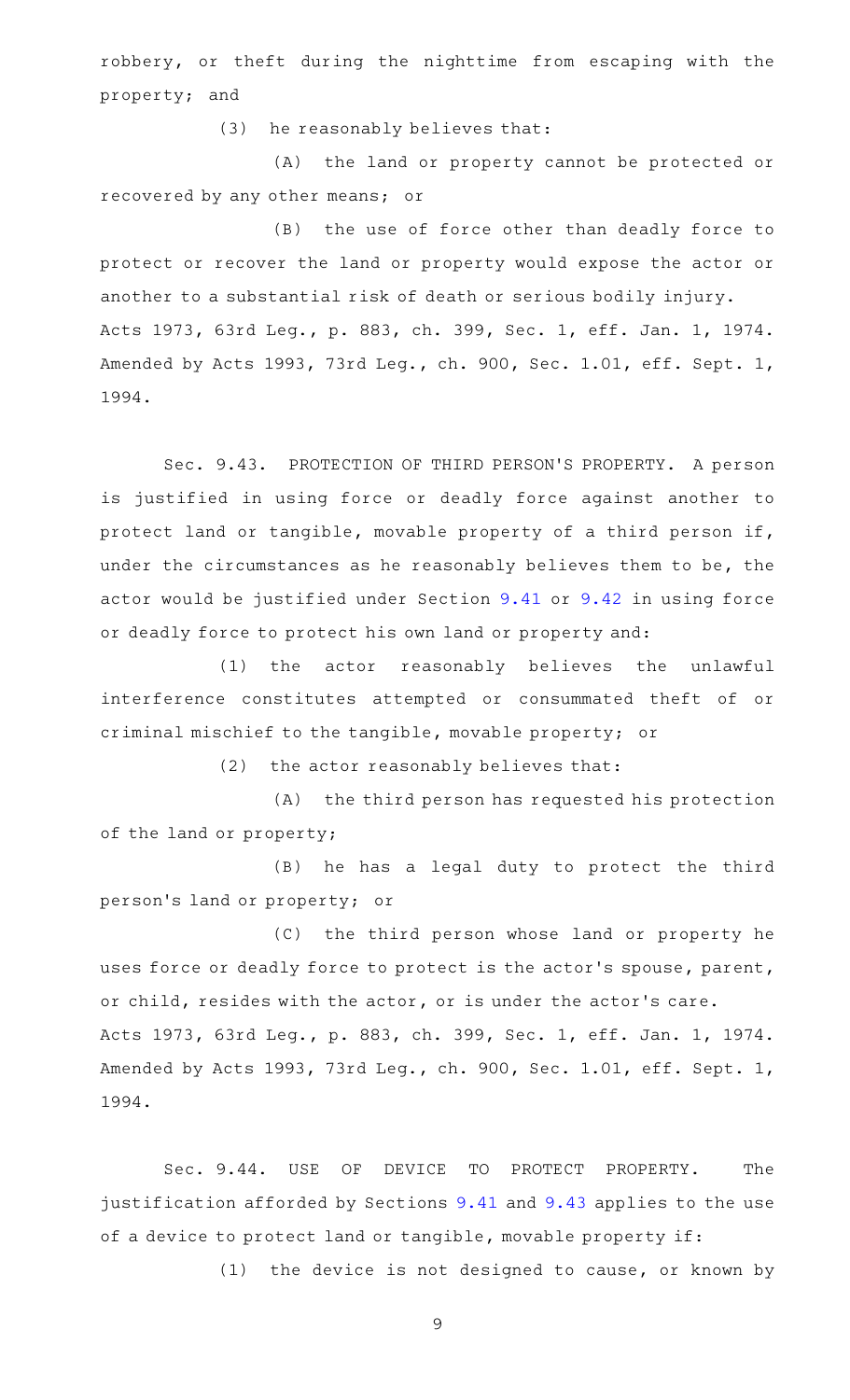the actor to create a substantial risk of causing, death or serious bodily injury; and

(2) use of the device is reasonable under all the circumstances as the actor reasonably believes them to be when he installs the device.

Acts 1973, 63rd Leg., p. 883, ch. 399, Sec. 1, eff. Jan. 1, 1974. Amended by Acts 1975, 64th Leg., p. 913, ch. 342, Sec. 6, eff. Sept. 1, 1975. Acts 1993, 73rd Leg., ch. 900, Sec. 1.01, eff. Sept. 1, 1994.

# SUBCHAPTER E. LAW ENFORCEMENT

Sec. 9.51. ARREST AND SEARCH. (a) A peace officer, or a person acting in a peace officer 's presence and at his direction, is justified in using force against another when and to the degree the actor reasonably believes the force is immediately necessary to make or assist in making an arrest or search, or to prevent or assist in preventing escape after arrest, if:

(1) the actor reasonably believes the arrest or search is lawful or, if the arrest or search is made under a warrant, he reasonably believes the warrant is valid; and

 $(2)$  before using force, the actor manifests his purpose to arrest or search and identifies himself as a peace officer or as one acting at a peace officer 's direction, unless he reasonably believes his purpose and identity are already known by or cannot reasonably be made known to the person to be arrested.

(b) A person other than a peace officer (or one acting at his direction) is justified in using force against another when and to the degree the actor reasonably believes the force is immediately necessary to make or assist in making a lawful arrest, or to prevent or assist in preventing escape after lawful arrest if, before using force, the actor manifests his purpose to and the reason for the arrest or reasonably believes his purpose and the reason are already known by or cannot reasonably be made known to the person to be arrested.

(c)AAA peace officer is justified in using deadly force against another when and to the degree the peace officer reasonably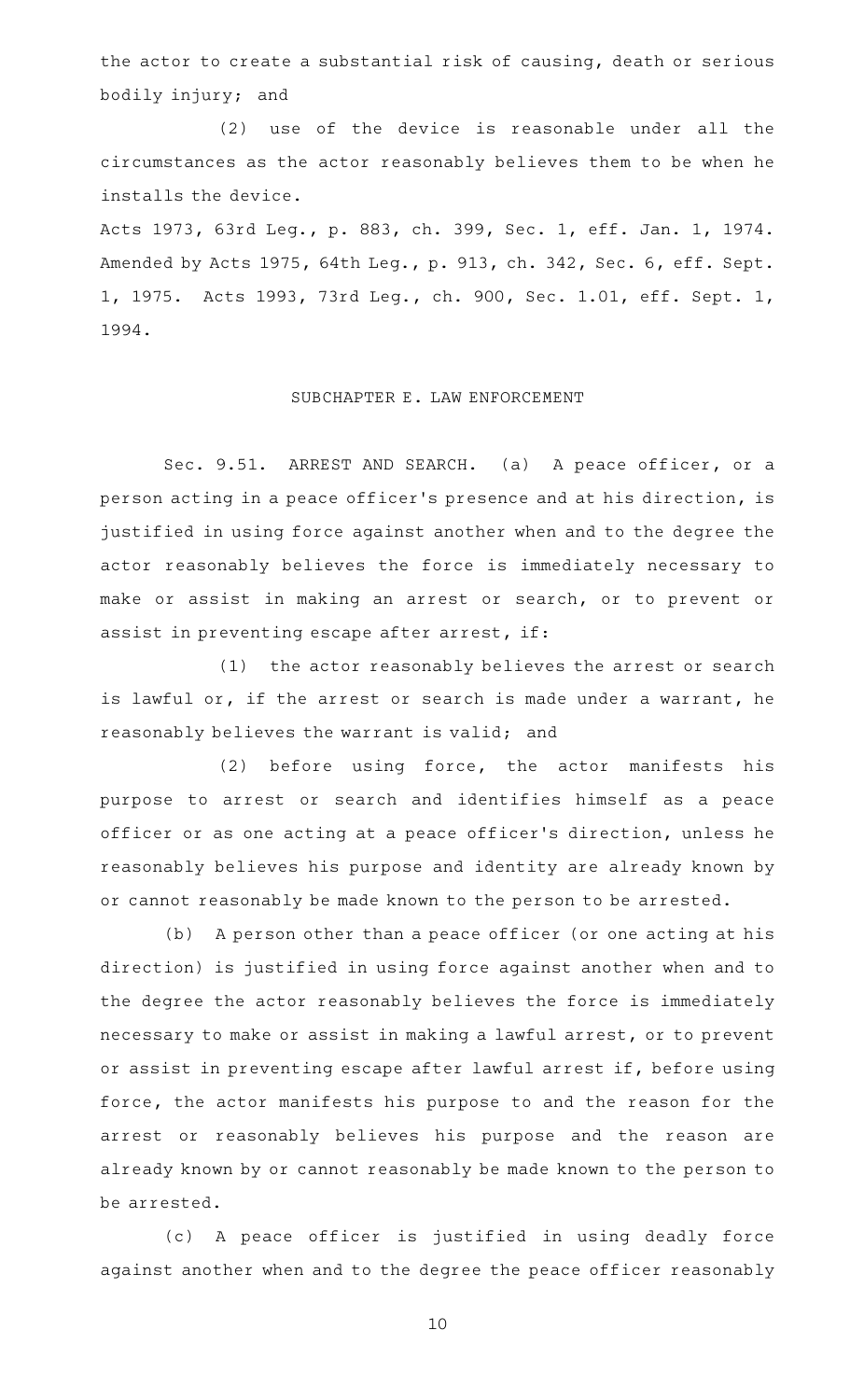believes the deadly force is immediately necessary to make an arrest, or to prevent escape after arrest, if the use of force would have been justified under Subsection (a) and:

(1) the actor reasonably believes the conduct for which arrest is authorized included the use or attempted use of deadly force; or

(2) the actor reasonably believes there is a substantial risk that the person to be arrested will cause death or serious bodily injury to the actor or another if the arrest is delayed.

(d) A person other than a peace officer acting in a peace officer 's presence and at his direction is justified in using deadly force against another when and to the degree the person reasonably believes the deadly force is immediately necessary to make a lawful arrest, or to prevent escape after a lawful arrest, if the use of force would have been justified under Subsection (b) and:

(1) the actor reasonably believes the felony or offense against the public peace for which arrest is authorized included the use or attempted use of deadly force; or

(2) the actor reasonably believes there is a substantial risk that the person to be arrested will cause death or serious bodily injury to another if the arrest is delayed.

(e) There is no duty to retreat before using deadly force justified by Subsection (c) or (d).

(f) Nothing in this section relating to the actor's manifestation of purpose or identity shall be construed as conflicting with any other law relating to the issuance, service, and execution of an arrest or search warrant either under the laws of this state or the United States.

(g) Deadly force may only be used under the circumstances enumerated in Subsections (c) and (d).

Acts 1973, 63rd Leg., p. 883, ch. 399, Sec. 1, eff. Jan. 1, 1974. Amended by Acts 1993, 73rd Leg., ch. 900, Sec. 1.01, eff. Sept. 1, 1994.

Sec. 9.52. PREVENTION OF ESCAPE FROM CUSTODY. The use of force to prevent the escape of an arrested person from custody is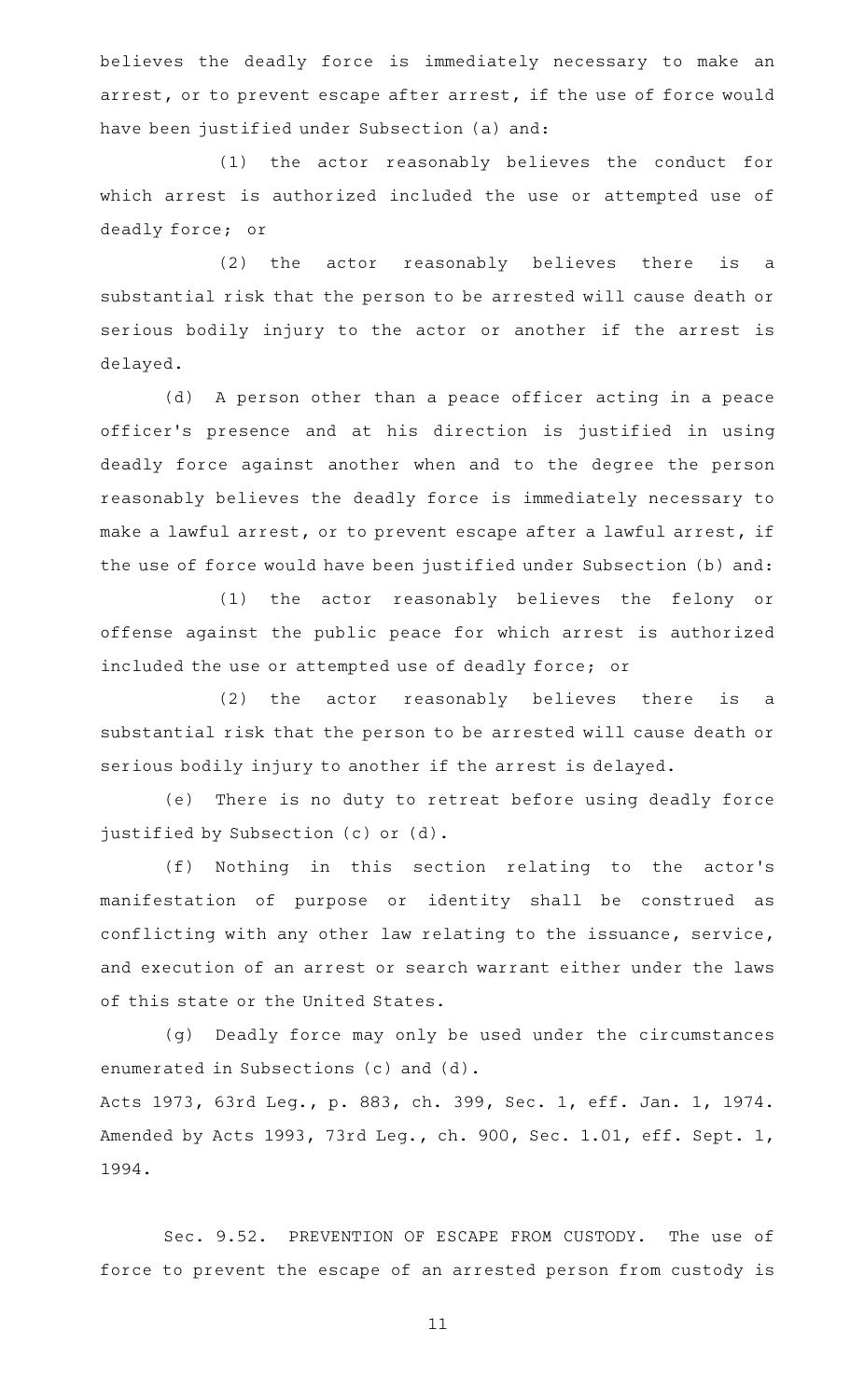justifiable when the force could have been employed to effect the arrest under which the person is in custody, except that a guard employed by a correctional facility or a peace officer is justified in using any force, including deadly force, that he reasonably believes to be immediately necessary to prevent the escape of a person from the correctional facility.

Acts 1973, 63rd Leg., p. 883, ch. 399, Sec. 1, eff. Jan. 1, 1974. Amended by Acts 1993, 73rd Leg., ch. 900, Sec. 1.01, eff. Sept. 1, 1994.

Sec. 9.53. MAINTAINING SECURITY IN CORRECTIONAL FACILITY. An officer or employee of a correctional facility is justified in using force against a person in custody when and to the degree the officer or employee reasonably believes the force is necessary to maintain the security of the correctional facility, the safety or security of other persons in custody or employed by the correctional facility, or his own safety or security. Added by Acts 1987, 70th Leg., ch. 512, Sec. 1, eff. Sept. 1, 1987. Amended by Acts 1993, 73rd Leg., ch. 900, Sec. 1.01, eff. Sept. 1, 1994.

Sec. 9.54. LIMITATION ON USE OF FORCE BY DRONE. (a) In this section:

(1) "Autonomous drone" means a drone that operates autonomously through computer software or other programming.

(2) "Drone" and "law enforcement agency" have the meanings assigned by Article [2.33](http://www.statutes.legis.state.tx.us/GetStatute.aspx?Code=CR&Value=2.33), Code of Criminal Procedure.

(b) Notwithstanding any other law, the use of force, including deadly force, involving a drone is justified under this subchapter only if:

 $(1)$  at the time the use of force occurred, the actor was employed by a law enforcement agency;

 $(2)$  the use of force:

(A) would have been justified under another provision of this subchapter; and

(B) did not involve the use of deadly force by means of an autonomous drone; and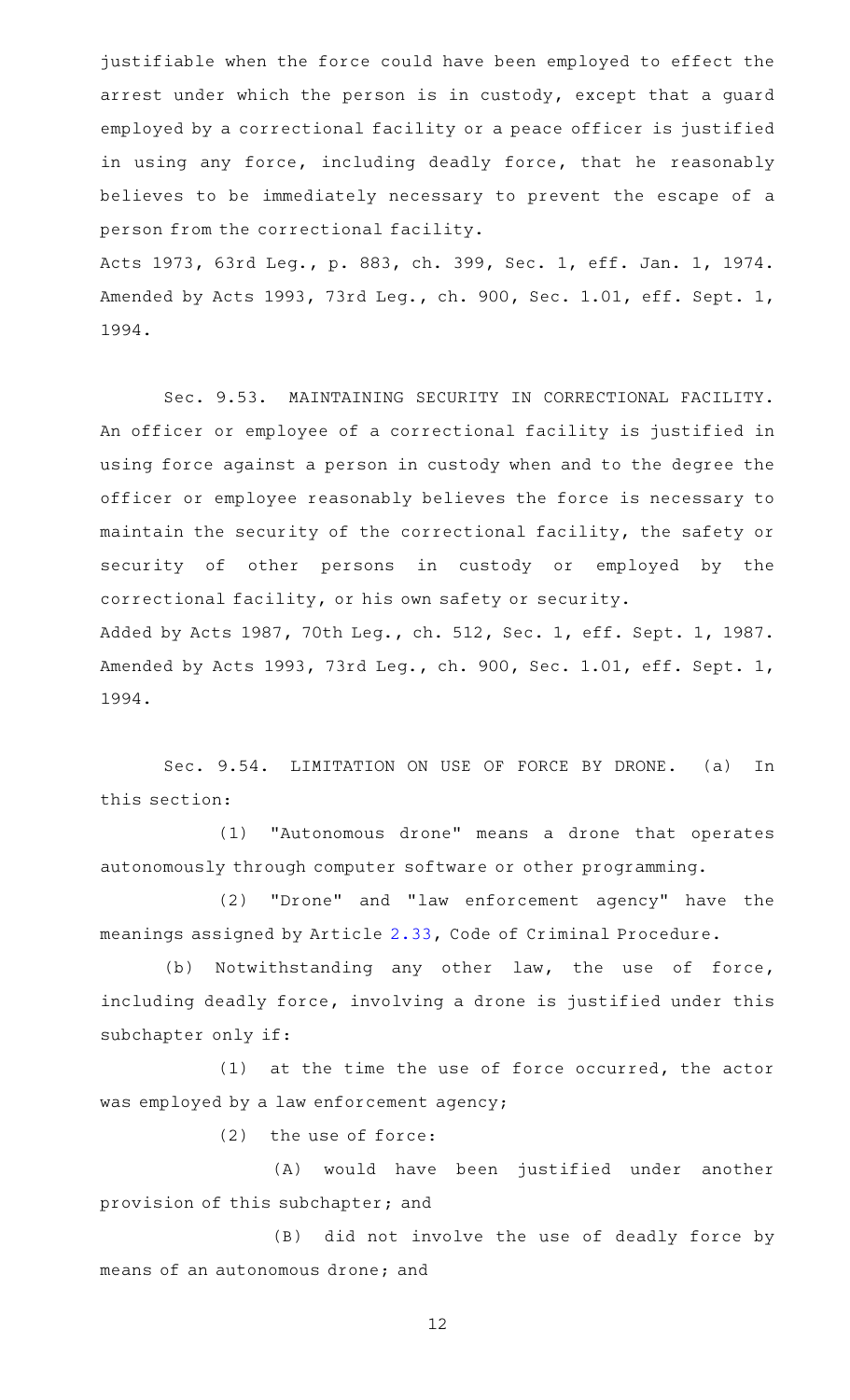(3) before the use of force occurred, the law enforcement agency employing the actor adopted and submitted to the Texas Commission on Law Enforcement a policy on the agency 's use of force by means of a drone, as required by Article [2.33](http://www.statutes.legis.state.tx.us/GetStatute.aspx?Code=CR&Value=2.33), Code of Criminal Procedure, and the use of force conformed to the requirements of that policy.

Added by Acts 2021, 87th Leg., R.S., Ch. 1011 (H.B. [1758\)](http://www.legis.state.tx.us/tlodocs/87R/billtext/html/HB01758F.HTM), Sec. 2, eff. September 1, 2021.

SUBCHAPTER F. SPECIAL RELATIONSHIPS

Sec. 9.61. PARENT-CHILD. (a) The use of force, but not deadly force, against a child younger than 18 years is justified:

(1) if the actor is the child's parent or stepparent or is acting in loco parentis to the child; and

(2) when and to the degree the actor reasonably believes the force is necessary to discipline the child or to safeguard or promote his welfare.

(b) For purposes of this section, "in loco parentis" includes grandparent and guardian, any person acting by, through, or under the direction of a court with jurisdiction over the child, and anyone who has express or implied consent of the parent or parents.

Acts 1973, 63rd Leg., p. 883, ch. 399, Sec. 1, eff. Jan. 1, 1974. Amended by Acts 1993, 73rd Leg., ch. 900, Sec. 1.01, eff. Sept. 1, 1994.

Sec. 9.62. EDUCATOR-STUDENT. The use of force, but not deadly force, against a person is justified:

 $(1)$  if the actor is entrusted with the care, supervision, or administration of the person for a special purpose; and

(2) when and to the degree the actor reasonably believes the force is necessary to further the special purpose or to maintain discipline in a group.

Acts 1973, 63rd Leg., p. 883, ch. 399, Sec. 1, eff. Jan. 1, 1974. Amended by Acts 1993, 73rd Leg., ch. 900, Sec. 1.01, eff. Sept. 1,